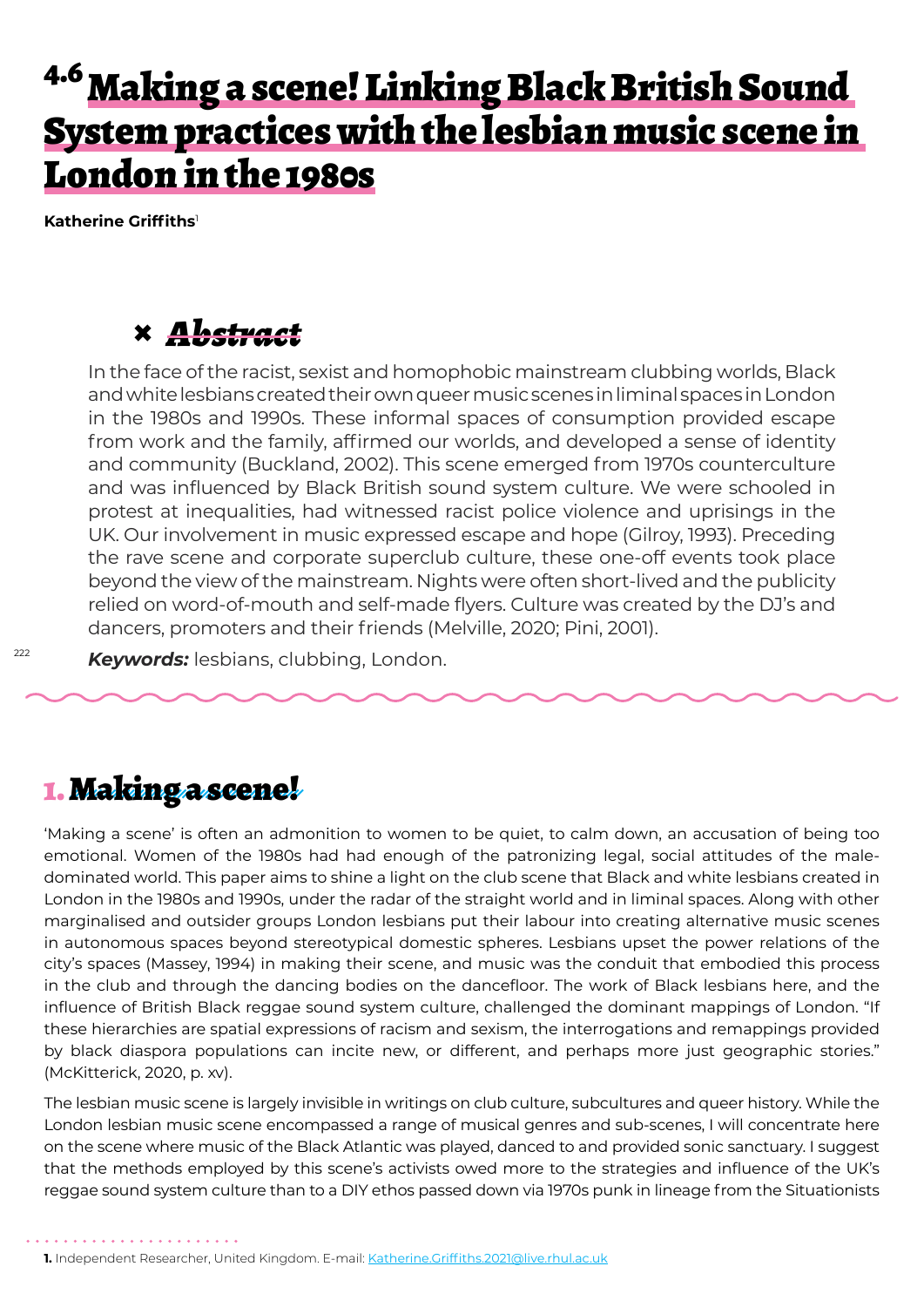International. I discuss the increasing visibility and agency of lesbians in the capital during this period as queer activities expanded into public spaces, and call for this undocumented history's place in the archive.

I am writing this from the inside as a white lesbian. This is not a definitive account, but is based on my own experiences, collected ephemera from the time and remembering with others who were there. I DJ'ed and danced on the overlapping gay and straight Black music scenes where rare groove, reggae, jazz, funk, hip hop, and emerging Black UK sounds moved Black and white, gay and straight, to the dancefloor. This was a time of political and cultural DIY activism. Marginalised groups responded to oppressive forces through formal and informal collaborations across domestic, employment, political and cultural spheres and made connections with the fight for liberation within and beyond the UK. The liberatory activism of Black and white lesbians making a scene existed in the context of 1980s London, developing, as with sound system culture, a creative response to the restrictions of mainstream society. This scene challenged the racist door policies, and sexism of the gay and straight clubbing scenes.

Being out as a lesbian in London in the 1980s and 1990s took effort and necessitated conscious and constant vigilant navigation through the city's political, cultural and physical spaces. London's attraction as a site of escape and safety for lesbians, gays, queers and marginalised groups did not in itself offer protection from the right wing and reactionary elements of mainstream society. However, as we will see, sanctuary and resistance were found and emphatically created across the critical spheres of music and protest.

Two key intersecting elements therefore energised this marginal scene: the social and political landscape, and the emerging Black music scene.

#### **1.1 The social and political landscape**

arms project and the violent racist policing of Black people resulted in regular protests, strikes, marches, 223 In the 1980s and 1990s Margaret Thatcher's Tory government were set on controlling the public and private lives of the working classes, Black people, queers, immigrants, and trades unions through reactionary legislation and police powers. Restrictions on the funding of local councils to provide affordable housing, the proposal to limit discussion in schools of homosexuality through Clause 28, cosying up to Ronald Reagan's nuclear actions, and uprisings. For the left and marginal groups in the UK there was solidarity and political affinity with international struggles. Trades Unions and individuals rallied to support the *Sandinistas* in Nicaragua, and there was a constant demonstration against apartheid outside the South African embassy in Trafalgar Square. Throughout the 1980s, before increasing crackdowns from the police, solidarity marches took place through the capital almost every weekend. Lesbians were visible and active in the wider political landscape, through housing co-ops, squatting, attending marches and demonstrations, supporting awareness raising around HIV and AIDS, setting up self-help organisations such as Women and Manual Trades, Women's Aid, Rape Crisis, lobbying for safe transport for women and taking part in Reclaim the Streets actions.

While unemployment was high, welfare benefits at the time enabled many to make productive use of their time through film, music, theatre and the arts. Many publicly funded feminist, lesbian and gay and women-only projects with their own spaces and workers gave women and lesbians increased economic and cultural control. The anti-racist and anti-discriminatory policies and actions of the Greater London Council (GLC) and local councils did not overthrow Capitalism's structures, however these initiatives touched many individuals and groups and provided visions of alternative ways of relating and self-organising. The GLC and local authorities provided spaces and funding for a range of projects, these included the London Filmmakers Co-op, Camerawork photographic darkrooms, Chats Palace community centre, Copyart printing resource in Kings Cross, Centreprise Books in Hackney. There were also many publicly funded feminist, lesbian and gay and women-only projects with their own spaces and workers e.g., the print workshops See Red, Lenthal Road Print, and women's centres in many boroughs. The London Lesbian and Gay Centre, the Black Lesbian and Gay Centre and Wild Court Women's Centre provided political and cultural meeting spaces and access to public space that women and lesbians would not otherwise be able to obtain. In the early 1980s benefit nights and celebratory events linked causes from the UK to worldwide struggles.

This is by no means an exhaustive list or full account of the social and political environment but illustrates the amount of overlapping political and cultural activity taking place that Black and white lesbians were a part of an inhabited. The effects of participating and being part of this setting gave many young people and marginalised groups a powerful sense of agency and community in an otherwise hostile world. As many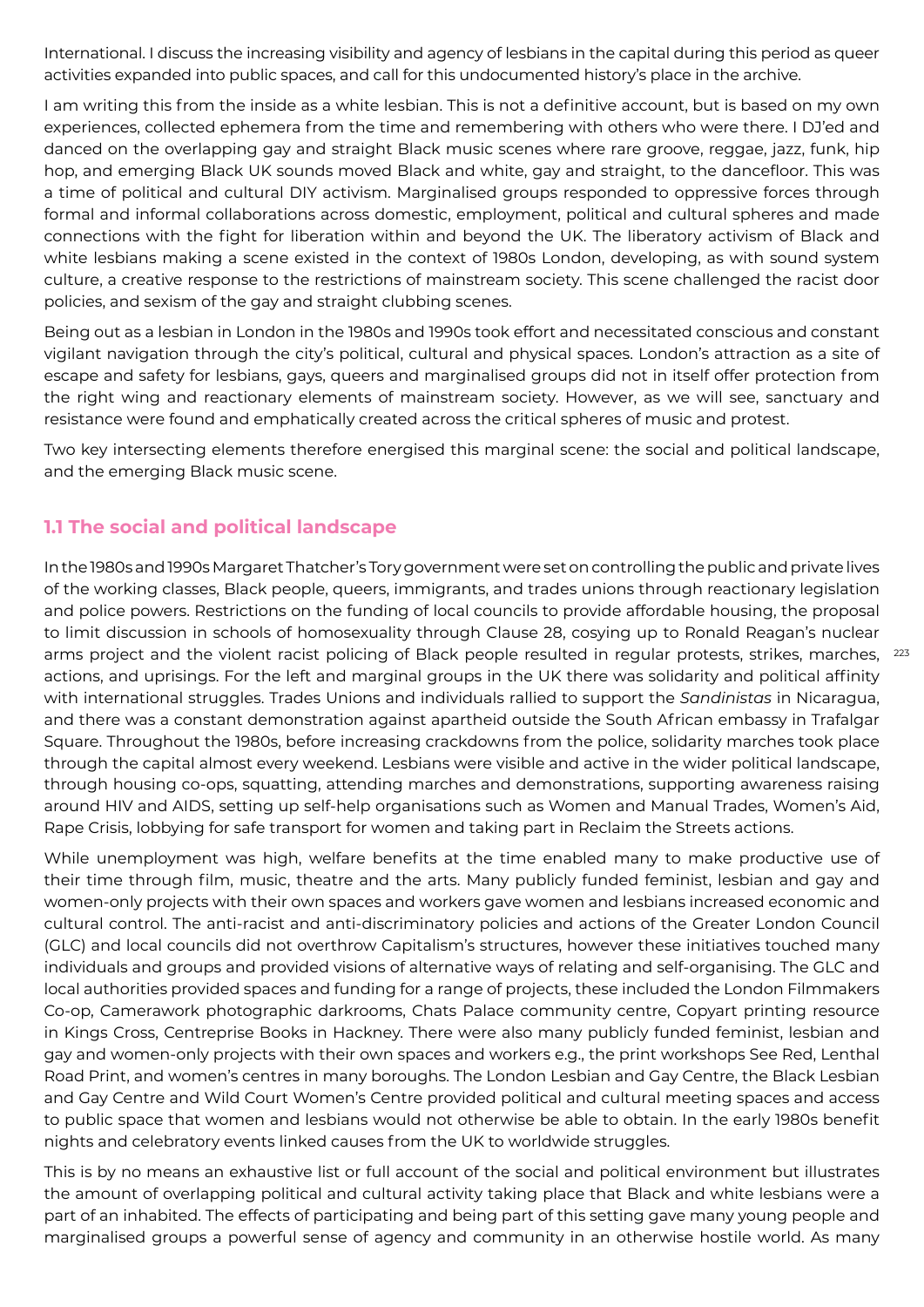lesbians lived in squats and housing co-ops these were additional premises to put on parties and blues nights and take control of their clubbing sites of pleasure.<sup>2</sup>

The effects of participating and being part of this setting gave many a powerful sense of agency and community in an otherwise hostile world. In this context and alongside the emerging Black music scene lesbians had access to formal and alternative spaces which were free from mainstream society's surveillance and restrictions. This was energetically utilised to create club nights where music, dancing, partying and politics overlapped.

#### **1.2 The emerging Black music scenes in London and the South East**

During the late 1970s and 1980s the straight 'rare groove' scene was emerging, (Melville, 2020). It was here that the legacy of sound system culture transformed London's Black music scene. ''(…) these gatherings addressed the critical lack of social and cultural interactions in the UK that many of that generation were used to 'back home'." (Reid & Rosenior-Patten, 2021, p. 127).

 $224$ 

Now the sons and daughters of the Caribbean British who had arrived in the 1950s and 1960s were building their own scene playing reggae and soul music to increasingly mixed audiences. London sound system crews took over the empty houses and abandoned warehouse spaces of London's dying industrial landscape and re-purposed them as one-off club nights. This was in response to the lack of safe places available throughout the UK for the Black community to party and to the racialized door policies of London's music venues where Black clubbers were turned away. These acts and interventions reconstituted clubbing into utopic visions for those attending. "In the space that music creates the social structures imposed on us were reworked, imperial space remade as post-colonial space, the past reconfigured in the present, divided city space made over as a space of multiculture." (Melville, 2020, pp. xi – xii).

As a white woman I have not experienced racism and must acknowledge here that I have benefited in many ways from Black music. The music of Black America carries messages of liberation and redemption, moves back in time and carries us forward to the present and to hopes of future liberation, these aesthetics and messages resonate with the struggles of marginal groups worldwide. Black music provides ways of relating through dance, and a curriculum to read and understand the world. Listening and dancing to Black music we navigate history, emotions and key points in our lives. As Attali reminds us "Music is more than an object of study: it is a way of perceiving the world. A tool of understanding." (Attali, 1985, p. 4). The mixed crowds attending warehouse parties found shared enjoyment moving to the grooves. The DJ's curated the tracks, taking the dancers on journeys of joy and communion on the dancefloor. The lesbian Black music scene emerged and grew alongside the straight Black music scene where overlaps of clubbers and DJ's met and danced at mixed (straight and gay) club nights, for example Norman Jay regularly played at mixed nights and the legendary house DJ Paul 'Trouble' Anderson played at Gay Pride.

Sound system's influence was enriching the city's clubbing scenes and airwaves with a proliferation of Black music nights as the city echoed with pirate radio stations transmitting reggae, soul, garage, and hip hop through its sonic spaces.

#### **1.3 The lesbian music scenes**

At the same time lesbians were organising their own autonomous club nights playing Black music, following and influenced by Black British sound systems' methods and strategies.

The lesbian club scene that grew through the 1980s and 1990s provided places to meet, to dance and to share a sense of community. The scene offered clubbing lesbians' ways to affirm their identity through cultural expression and create a sense of belonging in a hostile world. This was all relative as the lesbian community was not exempt from prejudice. While several longstanding regular gay club nights and venues were established in the 1980s not all musical, fashion, political tastes were met. The majority of regular gay nights and bars were white, gay male and did not welcome lesbians. The London lesbian scene was in its very early incarnation and this period saw a real shift in the range of clubs beginning to emerge for lesbians. The post-war scene and opportunities for gay women were limited, as was lesbian visibility generally, (Jennings, 2007). The gay scene for men and women existed in a context of oppression, police surveillance and violent homophobia where there was no protection

**<sup>2.</sup>** "'club' is a shorthand for the totality of sound spaces people set up with dance music to get together and dance, in the absence of a better word (…) whatever that meant or might mean in any one place at a time." (Hossfield et *al.*, 2020, p. 21).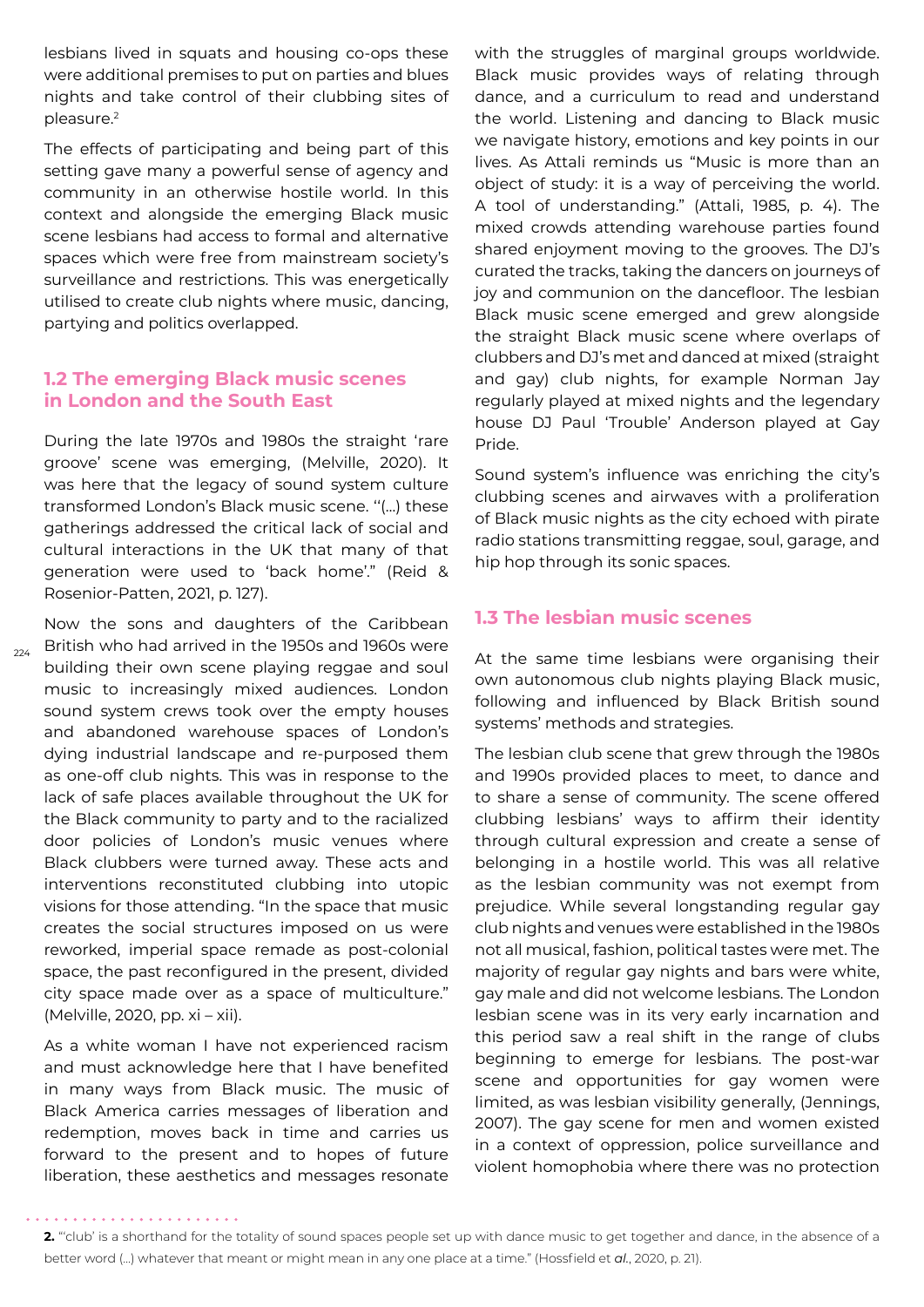on being outed at work or within the family. Black lesbians and gays faced the double oppressions of racism and heterosexism. During the 1980s lesbians started kicking back and creating their own informal alternative club spaces. The kind of lesbian scene that the Gateways bar represented held little or no appeal to many 1980s lesbians who had emerged from 1970s punk, RAR's promise of rebellion and feminist teachings. These disrupters to the status quo energetically demonstrated their anger at oppression, racism and sexism through emerging identity politics and activism. The few regular women's nights that had emerged in the early 1980s were renowned for playing bland, crowd-pleasing music that catered to a stereotypical white lesbian audience and where Black lesbians often faced racism from door staff and punters. In response to this context a diverse range of one-off nights, niche events and sub-scenes emerged counter to the prevailing gay and lesbian scenes.

Many Black lesbian promoters and DJ's had grown up with sound systems and brought this knowledge and approach to the lesbian club scene. In the mid-1980s the club promoter Claude brought the reggae artist Lorna Gee to perform her ragga classic *3 Week Gone (Mi Giro)* (Gee, 1985) at The Entertainer women's night in Dalston. At the same time Yvonne Taylor's Systematic collective took over Saturday nights at the South London Women's Centre in Brixton, running into the early 1990s, providing safe women-only club nights in response to the lack of Black music and accessibility for Black women, at the regular predominantly white, women's bars.

The DJ Sista Culcha regularly played at women-only gigs and benefits, for example the Solidarity with SWAPO Namibian Women's Day event at the Africa Centre in Covent Garden. This venue hosted many seminal music nights including Jazzie B's who would go on to chart success with Soul II Soul. Here we see political and cultural overlaps where politics and the UK's Black music scene merge with the influence of sound system culture.

Flyers of the time demonstrate the mix of politics and music on the lesbian club scene and the lineage of sound system culture and aesthetics.

Lesbian clubs playing music of the Black Atlantic offered DJ's, dancers and promoters opportunities to connect with each other. This was cultural and political labour. Sourcing a venue to run a lesbian event took time and effort, promoters were faced with racism and sexism from the straight landlords. This made any club night fragile and a risky venture. Getting a regular item in the listings magazines and gay press was out of the question. The organisers designed and printed flyers and distributed them to friends and allies relying on word of mouth and reputation to advertise the club.

for lesbians from marginalised ethnic groups and  $_{225}$ These actions were motivated by political beliefs, a love of Black music, obsessive crate-digging, joyous resistance and came out of necessity. Strategies were employed to ensure the spaces were accessible, safe, and affordable and had great music playing where sonic imaginary worlds could exist. By organising events autonomously lesbians could assert control over the door policy, the music played and the behaviour of the patrons. Friends were recruited to publicise, be on the door and cloak room and keep an eye on proceedings. Considerations of transport available and affordability was also considered by charging a sliding scale for entrance and there were often shout-outs for lifts at the end of a night. The scene made a stand for music and conviviality and was a community-building project. These actions did not set out to commodify a social scene. The monetary and labour outlays in setting up and putting on events often just covered the costs but did not render financial profit to be capitalised and taken from the clubbers or see them as consumers to be exploited. Nevertheless, the rewards were many. This cultural activity was a form of resistance, offering social space and alternative world-making their white allies.

*\*Whatever their make-up, these worlds or landscapes speak of alternatives to the conditions and possibilities which surround us on a day-to-day basis. They hold the promise of something more or suggest something beyond that which is immediately attainable. In such spaces lies the potential for re-figurations of the here and now, the possibilities for creating alternative fictions or narratives of being, and the opportunities for the development of new (albeit temporary, incomplete and constituted partly in fantasy) 'identities' (…) (Pini, 2001, p. 2)*

The importance of these spaces where connections were made through music, through sharing a physical space and moving on the dancefloor with other lesbians, offered new possibilities to affirm our identities. "In a club itself, more than one thing happened. Human action and interaction shaped clubs, and participants shaped themselves by going to them." (Buckland, 2002, p. 11).

### Conclusion